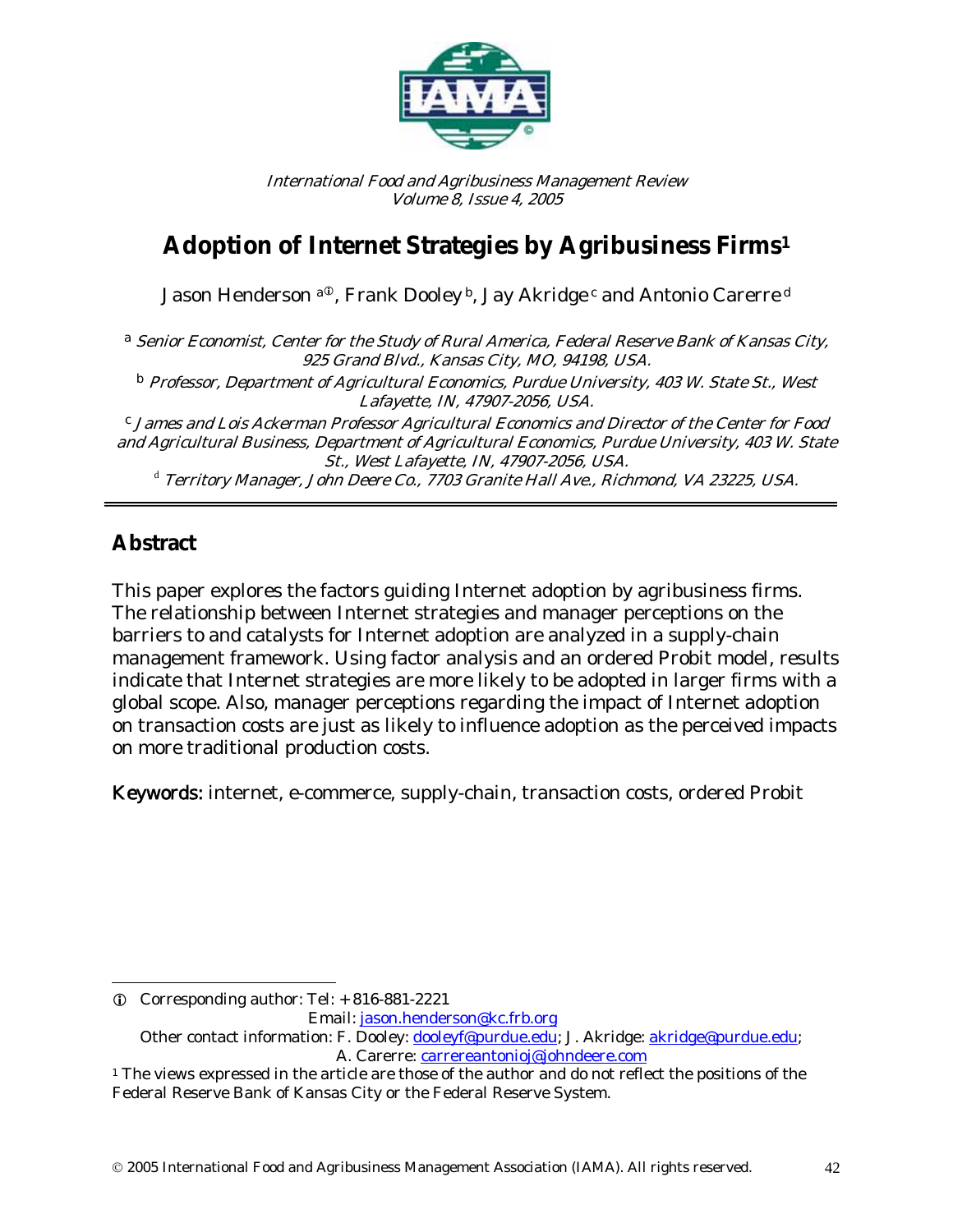# **Introduction**

The rapid growth of the Internet during the late 1990s presents challenges to agribusiness firms as they craft Internet strategies. Developing an appropriate strategy is especially difficult given the seemingly continual flow of new information technology and software applications. Yet companies are forging ahead with their Internet and e-commerce strategies, in part fearing they could lose customers or cost position to competitors if they do not have an e-commerce presence.

Agribusiness firms, like firms in the rest of the economy, face the challenge of changing their business models and practices to accommodate and participate in the rapid growth of the Internet and e-commerce. In 1999, e-commerce sales by food products manufacturers totaled \$37.5 billion dollars, with predictions that agricultural business-to-business sales will reach \$124 billion by 2004 (Little, 2000). Others indicated that by 2004, agriculture would be the fifth largest industry sector (following chemicals, computing, industrial equipment, and energy) accounting for 8 percent of the total business-to-business online economy (Goldman Sachs, 1999). The increased use of the Internet by farmers suggests that the potential for ecommerce activities with farm customers is increasing ("Farmer", 2001).

The move to the Internet is brought about by many factors. The Internet provides another avenue to disseminate product information to existing customers and/or link into a new customer base. The quick dissemination of information and communication among businesses and customers leads to expectations of substantial cost savings and great responsiveness to customers (Cross, 2000).

The slow-down in the economy since 2000 has allowed agribusiness companies additional time to consider how to use the Internet as a tool for executing business transactions. Increasingly, businesses view the movement of products and services from manufacturer to end-user through a supply-chain management lens. The supply-chain must effectively perform seven processes: negotiation, transaction, logistics, promotion, information, finance, and manufacturing (Henderson et al., 2001). As agribusiness companies engage in e-commerce these processes guide its implementation.

The objective of this paper is to identify the factors guiding the adoption of the Internet strategies by agribusiness firms. Data from an Internet/e-commerce survey of agribusiness firms conducted by the Center for Food and Agricultural Business at Purdue University in 1999 are used to examine the use of the Internet by agribusiness firms and the motivation behind its use. Information concerning who is using the Internet, why they are turning in that direction, and what activities are being performed provide insight not only into the drivers of Internet use but also its potential impacts on existing distribution channels. It is expected that manager/owner perceptions of a supply-chain will influence the choice and intensity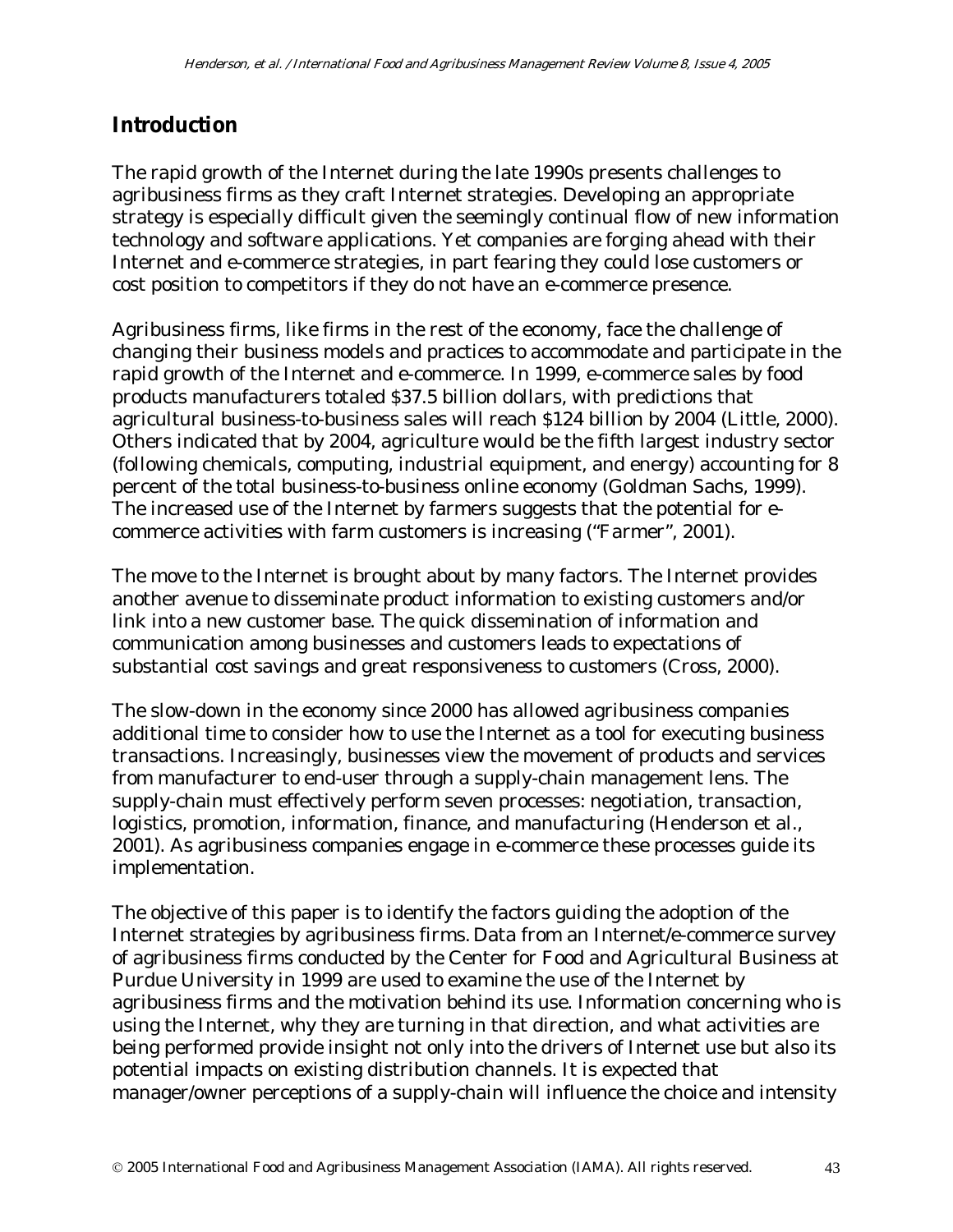of Internet usage. Company characteristics such as firm size and market scope will also impact the choice and intensity of Internet usage by agribusiness firms.

The paper opens by describing the expanded business use of the Internet, its affects on transaction costs, and the factors influencing distribution channel choice. An empirical model analyzing the relationships among the factors driving distribution channel choice and Internet adoption is then developed. The paper concludes by presenting the empirical results from the empirical model and drawing conclusions.

# **E-Commerce, Transaction Costs, and Channel Choice**

Reductions in transaction costs are motivating businesses to incorporate the Internet into their business strategy (Kaplan and Sawhney, 2000). Williamson (1985) differentiates transaction costs from production costs. He defines transaction costs as the "cost of running the economic system" while production costs are "the cost category with which neoclassical analysis has been preoccupied" (Williamson, 1985). Thus, transaction costs are the frictions associated with the economic system.

Changes in agribusiness are placing increased importance on the friction in the agribusiness marketplace. One friction of doing business that has increased in importance is the gathering, exchange, and use of information. The ability to distribute and locate information easily over the Internet is leading some firms and customers to engage in e-commerce transactions. Today's economy is also more global, thereby bringing new players and more options into the market. Frictions arise in building new relationships, altering old ones and generating convenience of exchange in the new economic environment. The Internet provides a channel in which to build relationships and generate convenient transactions with a larger, more geographically diverse customer base (Garcia, 1995). In addition, the Internet may allow existing relationships and channels to function more efficiently.

Traditionally, distribution channel choice focuses on physical delivery and logistics as managers emphasized inventory management and transportation/shipping (Henderson et al., 2001). The concept of a supply-chain has extended this traditional viewpoint by incorporating marketing, information access, and relationship building into the channel choice function (Mentzer et al., 2001).

The distribution channel may be viewed as the processes or functions performed by the supply-chain (Boehlje et. al, 2000). Recognition of these processes and the interrelationship among business participants allows companies to generate efficiencies through coordination within these processes. Channel choice decisions are guided by the search for improved efficiency in the seven processes of the supply-chain described below.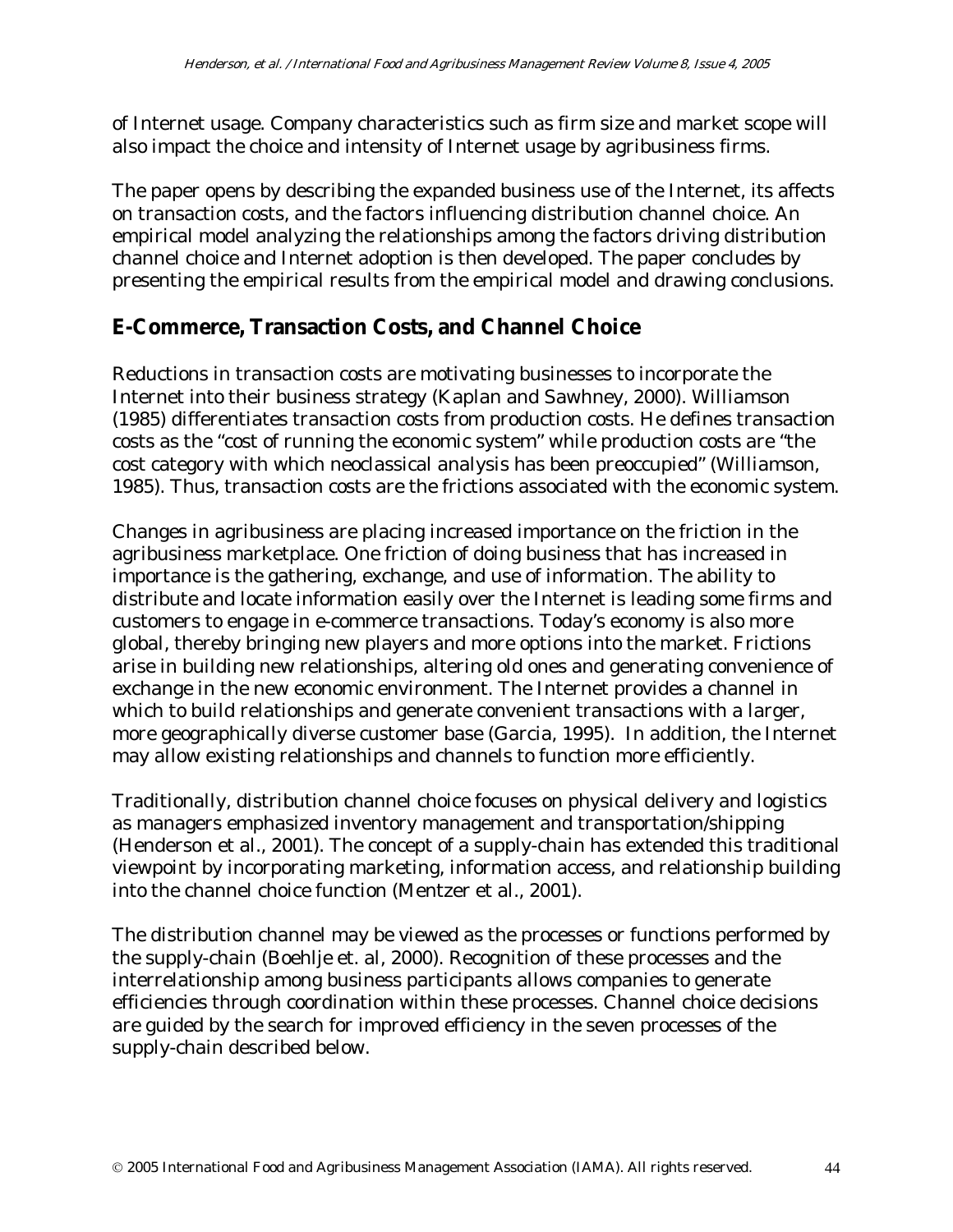|                                             | Production                   |           |   |   | Transactions |                                                         |   |  |
|---------------------------------------------|------------------------------|-----------|---|---|--------------|---------------------------------------------------------|---|--|
| Process/<br>Participants                    | Manufacturing<br>/Processing | Logistics |   |   |              | Promotion Financing Information Transaction Negotiation |   |  |
| Manufacturers                               | X                            | X         |   |   | X            | X                                                       | X |  |
| <b>Agents/Brokers</b>                       |                              | X         | X | X | X            | X                                                       | X |  |
| Wholesalers                                 |                              | X         |   |   | X            | X                                                       | X |  |
| <b>Third Party</b><br>Logistics<br>Agencies |                              | X         |   | X | X            | X                                                       | X |  |
| Financial<br><b>Service Agencies</b>        |                              |           |   | X | X            | X                                                       | X |  |
| <b>Dealers</b>                              |                              | X         | X |   | X            | X                                                       | X |  |
| <b>Customers</b>                            |                              |           |   |   | X            | X                                                       | X |  |

Source: Boehlje, Akridge, Dooley, Henderson 2000.

Figure 1: The Function/Process View of the Distribution Channel

Four of the seven functions, manufacturing/processing, logistics, promotion, and financing, relate to Williamson's concept of production costs in a supply chain. The ability of e-commerce to improve the efficiency of these functions will encourage the implementation of e-commerce strategies by agribusiness firms.

Businesses exist to transform inputs into outputs. Manufacturing/processing is the physical process of transforming procured inputs into single or multiple outputs. Logistics is the channel process key to linking the supply-chain. Inventory management and customer support are chief concerns among businesses as they strive to improve the efficiency in their logistics systems (Stern, El-Ansary, and Coughlin, 1996). The coordination of transportation and shipments are other focal points of improved efficiency. Promotion of products is the next process performed in a supply-chain. Businesses engage in marketing and advertising to promote their product, provide information, and make product recommendations. Promotion allows businesses to improve sales by reaching segmented end-users (Stern, El-Ansary, and Coughlin, 1996). Financing is fourth function in the supply-chain as businesses raise funds to finance projects.

The remaining three aspects, information, transaction, and negotiation, are part of transactions costs. Information processes in the distribution channel or supplychain are gaining in importance, as the economy is becoming more knowledge based. Gathering, exchanging, and using information is a major business cost (Garcia, 1995). Information asymmetries that have led to higher profit markets are now being eroded with better and more efficient access to information (Kambil,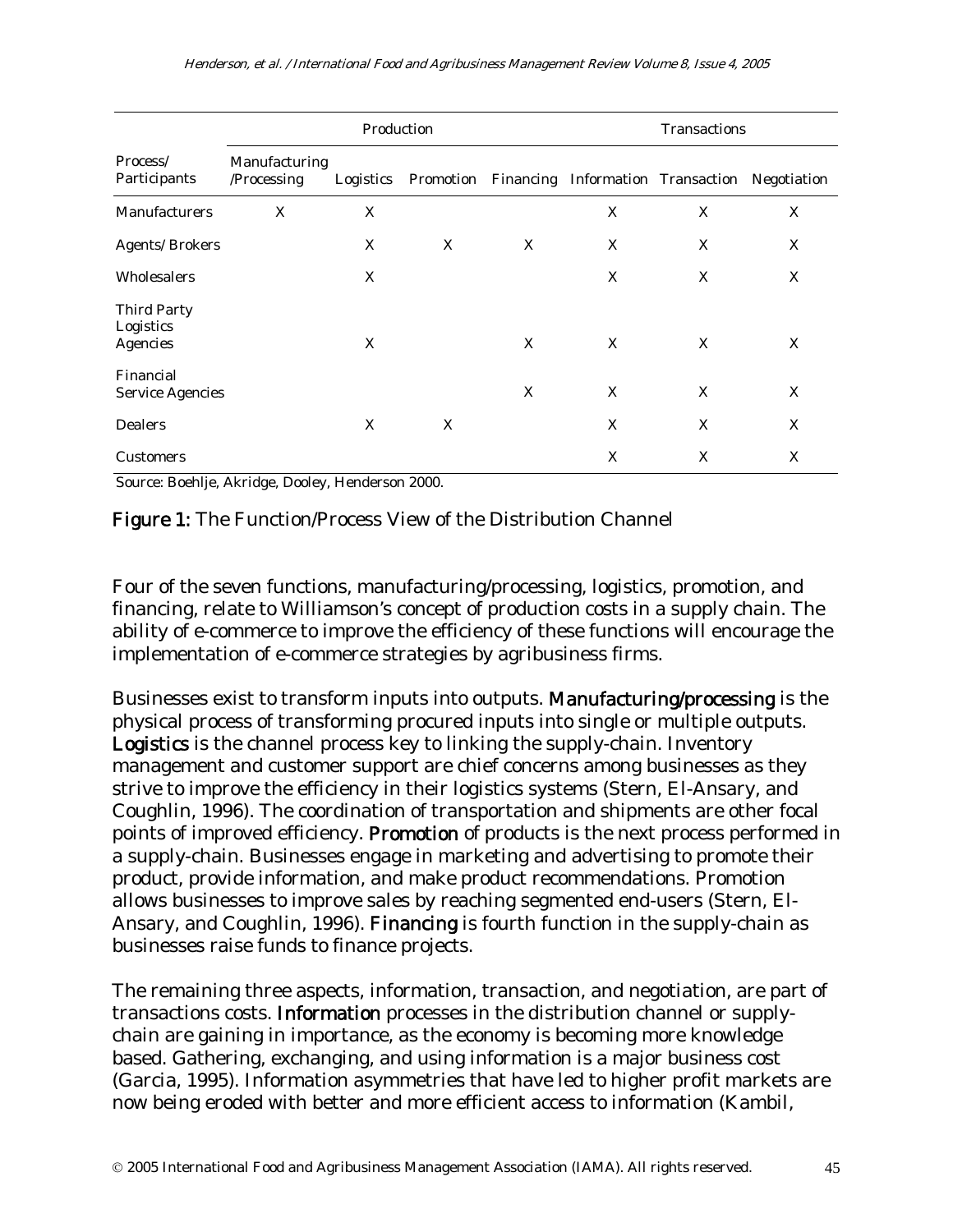1995). Businesses are recognizing that they are competing not only on the basis of products and services, but also on information control and asymmetries. Strategies that improve information gathering and dissemination are more likely to be implemented. Increasing the exchange of information is also critical in production activities.

Transaction processes in a supply-chain deal with the procurement of goods and services. Improved low-cost communication is improving the efficiency of the transaction process. The costs of payment flows have declined with electronic payments (Stern, El-Ansary, and Coughlin, 1996). However, some customers have concerns regarding the security and privacy of e-commerce transactions.

Negotiation is a key aspect to a successful supply-chain (Mentzer, 2001). Communication among transaction participants occurs throughout the system. Automation of purchasing functions has smoothed the negotiation function (Stern, El-Ansary, and Coughlin, 1996). However, the ability to develop relationships can improve negotiations among participants in the supply-chain. Trust and community building improve efficiency in the supply chain (Garcia, 1995).

# **Empirical Model**

The processes of the supply-chain conceptual framework guide strategic decisions, including decisions involving the Internet. Perceptions regarding the impact of Internet activities on the efficiency and effectiveness of the functions will determine its ultimate implementation. Internet strategies are more likely to be implemented if managers perceive large efficiency and/or effectiveness gains emerging from its use in performing any of the functions.

An empirical model of Internet adoption can be derived from the supply-chain framework. In this model, the level of Internet adoption is a function of the perceived efficiency gains from the adoption of an Internet strategy in any of the processes of the supply-chain. A mathematical representation of the model is:

```
(1) INET = F (M, L, P, F, I, T, N)
```
where *INET* is a measure of the level of Internet adoption as a business strategy. L, *P, I, T,* and *N* are measures of perceived efficiency gains in the specific supply-chain processes resulting from adoption.  $M$ ,  $L$ ,  $P$ ,  $F$ ,  $I$ ,  $T$ , and N represent the manufacturing, logistics, promotion, financing, information, transaction, and negotiation processes, respectively. By modeling the adoption of Internet strategies in this framework, insight into the drivers of adoption can be determined. For example, the impact of perceived efficiency gains on the logistics process from the Internet can be examined while controlling for the perceived gains in other processes.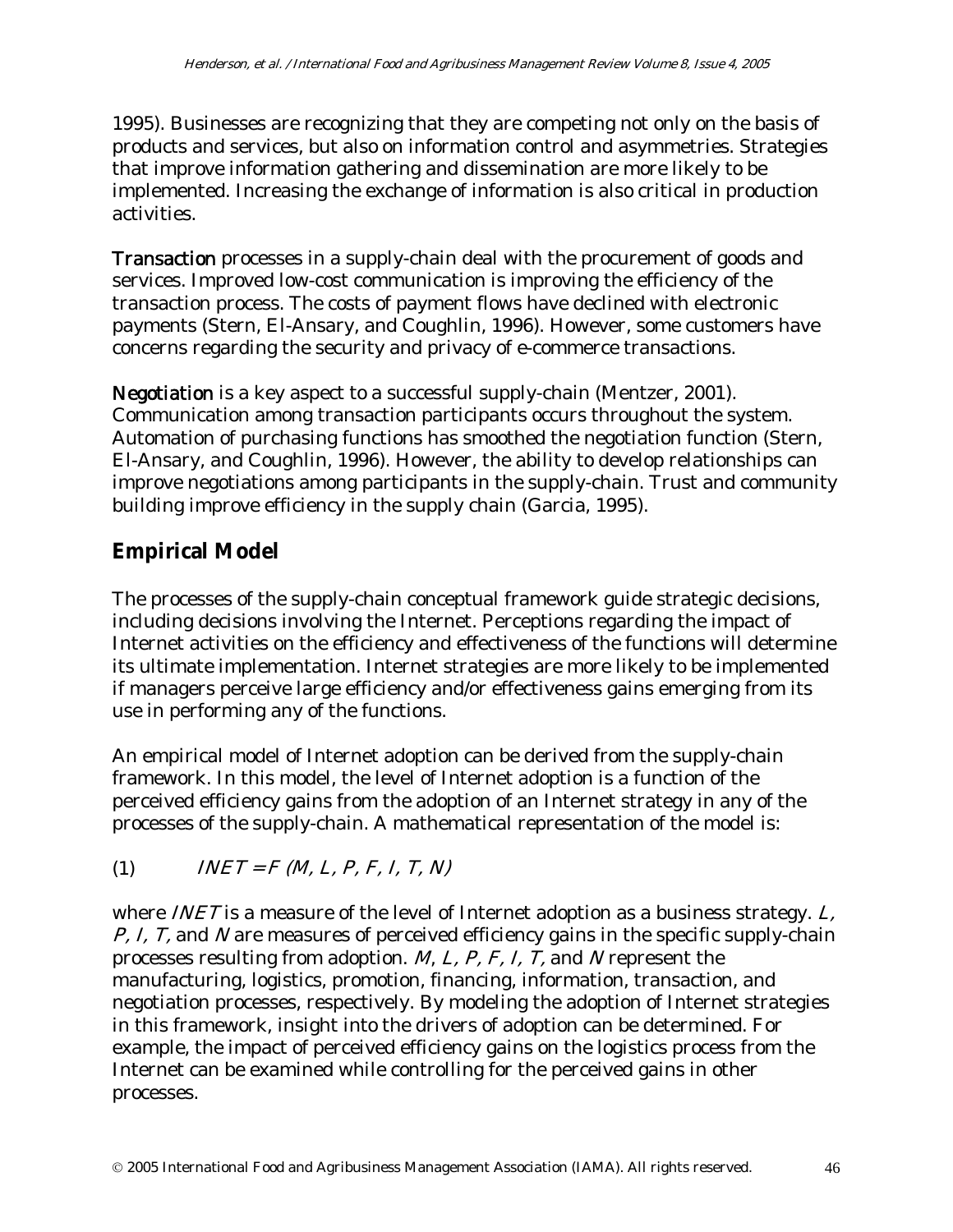In addition to the processes of a supply-chain, firm characteristics also determine the adoption of Internet strategies. Firm size and global scope are two key characteristics that may influence Internet adoption. The resource base of larger firms may increase their ability to implement Internet activities relative to smaller firms. Given a fixed cost of Internet adoption, the per-unit costs of Internet activity is smaller for firms with larger market share, assuming that the percentage of sales over the Internet is the same for all firms. Moreover, the adoption of an Internet strategy requires some technical skills that may not be present in small companies. However, there are good reasons why smaller firms may be more likely to adopt Internet strategies. Presuming that small firms are more flexible and innovative, the Internet may be a medium for the highly innovative smaller firm to compete in the market.

Firms with a larger business scope may also have greater incentives to adopt Internet strategies given the larger geographic dispersion of the firm's customer base. Internet strategies are another means to close geographic distance associated with communication. Due to global distance, firms with a global scope are expected to have less face-to-face communications with customers than firms with local markets. Thus, the Internet is another alternative to the phone and fax used to conduct more impersonal contact with customers in other parts of the world.

The final model is represented in equation 2,

(2)  $INET = F (M, L, P, F, I, T, N, C)$ 

where  $C$  is a set of firm characteristics, firm size and scope.

To empirically evaluate the use of Internet strategies by agribusiness firms, data on the adoption and intensity of Internet usage and manager perceptions of various impacts of the Internet are needed. These measures were obtained from a survey of agribusiness managers conducted by the Center for Food and Agricultural Business at Purdue University. The survey asked for information on current features available on the company's web site, the manager's general opinion of the Internet, the barriers to e-commerce adoption by farmers, and the factors that would facilitate farmer's e-commerce adoption. The survey only collected specific responses covering five of the processes of the supply chain – logistics, promotion, information, transaction, and negotiation. The lack of information on the perceived impacts of manufacturing and finance functions is a potential limitation of the results, but the direction and impact is unknown.

Survey questionnaires were faxed and received by 3,953 agribusiness managers in August 1999. The response rate was 19.1 percent or 755 responses. After eliminating partial respondents, the number of usable responses was 575, or 14.5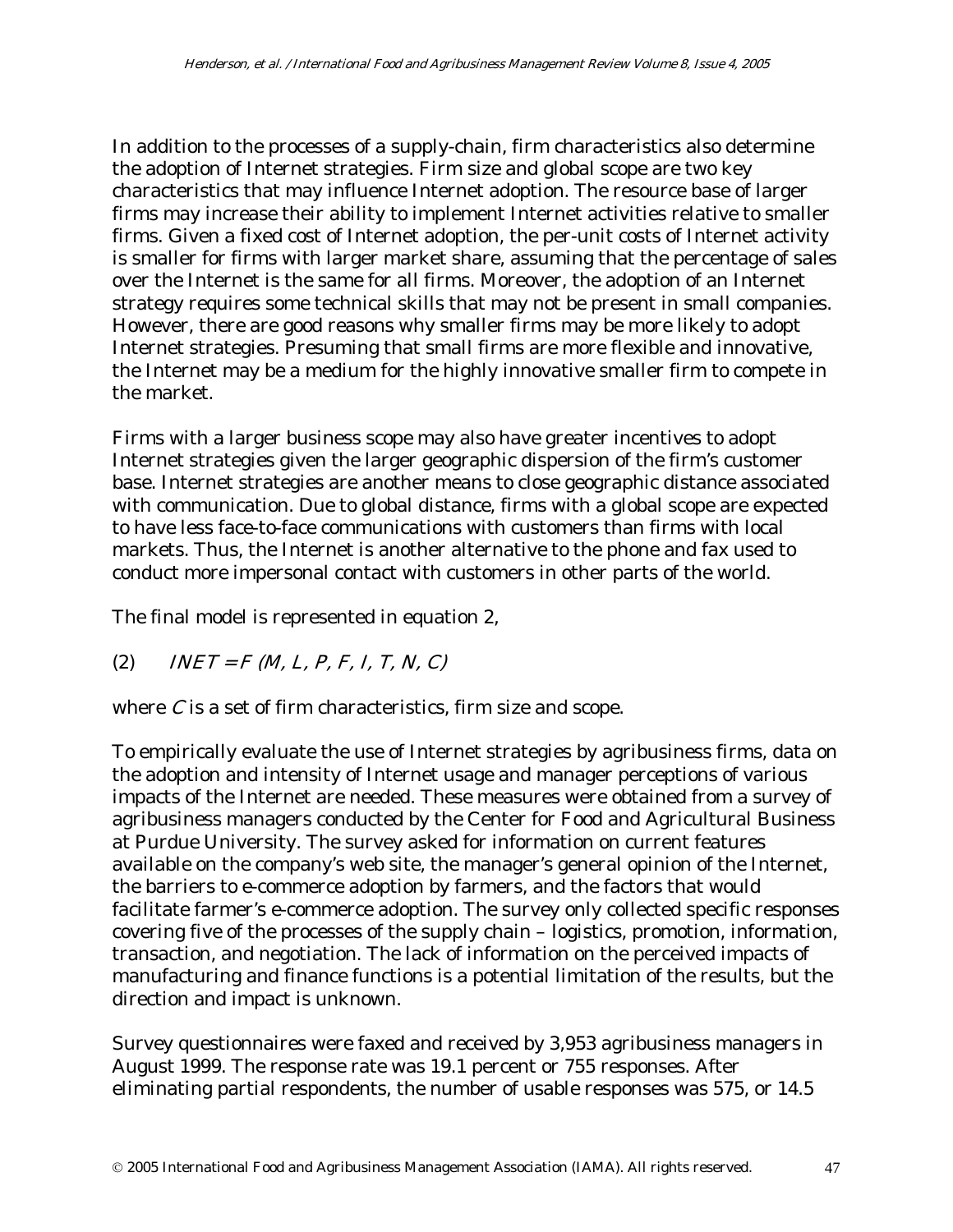percent. The data were obtained from a convenience sample and respondents may only be managers interested in Internet activity. While this may present some bias, survey responses were obtained from managers in firms implementing a wide array of Internet strategies covering a wide range of agribusiness industries, with varied firm sizes and market scopes, and high variability in Internet implementation, supporting its use as a representative sample.

### Dependent Variable: Internet Strategies

Firms were asked to respond first, whether they had a web page, and second, if yes, what features were part of the firm's web page. Manager responses are used to categorize firms into three Internet usage categories, Non-user, Basic User, and Power User. Of the 575 responses, 129 firm managers (22.4 percent) reported their company did not have an Internet site and are classified as Non-Users.

Power User firms are distinguished from Basic Users by the basis of features incorporated in the web site. Six features that are relatively easy to incorporate on web sties were found on the web pages of most firms. The six basic features are technical information about products, prices, company background, a dealer

|                                                                                                                                              |       | <b>Basic</b> | Power             |
|----------------------------------------------------------------------------------------------------------------------------------------------|-------|--------------|-------------------|
|                                                                                                                                              | Total | User         | User <sup>A</sup> |
| Features                                                                                                                                     |       | Percent      |                   |
| <i><b>Basic Feature</b></i>                                                                                                                  |       |              |                   |
| Technical information about the products you sell                                                                                            | 63.1  | 78.6         | 88.0              |
| Pricing information about the products you sell                                                                                              | 13.2  | 12.5         | 27.8              |
| Background information about your company                                                                                                    | 74.4  | 95.5         | 97.0              |
| A dealer directory (information on where your products are sold)                                                                             | 32.7  | 36.4         | 55.6              |
| Links to industry trade associations                                                                                                         | 39.0  | 43.8         | 65.4              |
| Links to other data sources                                                                                                                  | 37.7  | 40.6         | 67.7              |
| <i>Advanced Feature</i>                                                                                                                      |       |              |                   |
| Online ordering (but traditional means of payment)                                                                                           | 12.2  | 5.4          | 39.9              |
| Online ordering and payment<br>Online communities (i.e., chat rooms, bulletin boards, message centers,                                       | 5.7   | 1.3          | 21.8              |
| virtual coffee shops, etc.)                                                                                                                  | 12.9  | 6.4          | 40.6              |
| Areas with content customized to different audiences or individuals<br>A password protected area, only accessible to registered customers or | 27.3  | 17.9         | 75.9              |
| suppliers                                                                                                                                    | 20.7  | 6.7          | 73.7              |

### Table 1: Features on the Agribusiness Firm Web Sites

Total number of firms = 575

A Power User is defined as a firm with a web site containing 2 or more advanced features. Basic User is all other firms with a web site.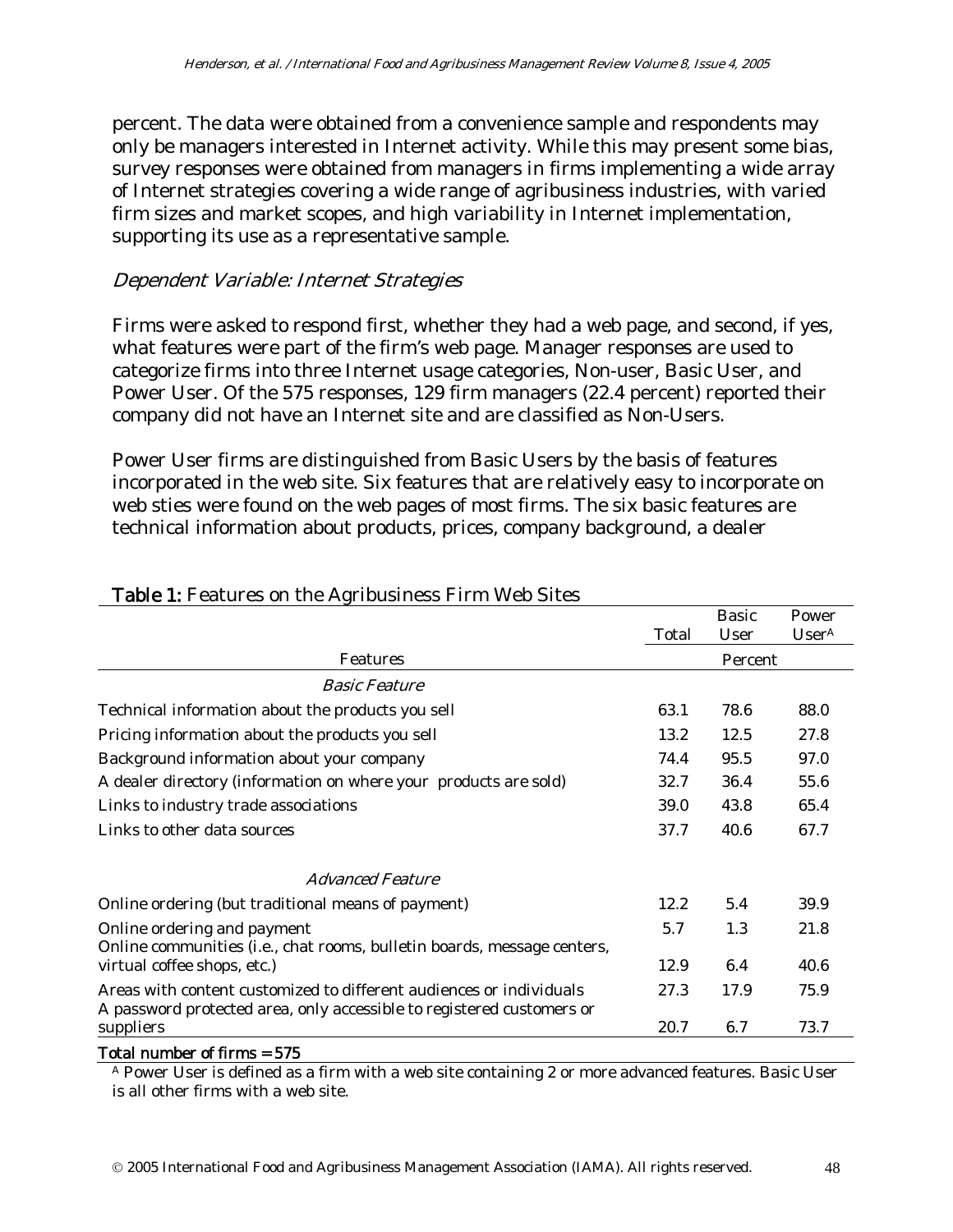directory, links to trade associations, and links to other sources. Five other features (online ordering, online payment, online communities, custom content, and password protection) are more sophisticated and lead to e-commerce. Firms are considered a Power User if the web site contained 2 or more advanced features.

Of the 575 respondents, 133 managers (23.1 percent) indicate that two or more advanced features are available on the firm's web site and are classified as Power Users (Table 1). The remaining 313 firms with web sites (54.4 percent) are classified as Basic Users. Password protection and customized content are found in 74 and 76 percent of the Power User firms, respectively (Table 1). Roughly forty percent of the Power User firms receive online orders with traditional forms of payment, while an additional 22 percent receive online orders and payment. In contrast, less than six percent of Basic User firms receive online orders with traditional payment, and less than two percent receive online orders and payment.

The designation of three categories of web use by agribusiness firms allows for the development of an ordered discrete dependent variable of web usage, *INET*. It takes a value of 0 if the firm identified itself as a Non-user. It takes on a value of 1 if the firm is a Basic User and a value of 2 if the firm is a Power User. An ordered discrete dependent variable allows for analysis of the increased probability of a firm implementing a Non-user, Basic, or Power web strategy given independent variable measures of the perceived impact of the Internet on the five supply-chain functions. One advantage of this measure is that it reflects actual firm activity – not intentions. This classification is based upon how firms are using the Internet and their websites. Other measures, such as dollars invested in Internet capabilities, indicate intentions more than actual activity.

# Independent Variables: Supply Chain Functions

In the survey, managers were asked their general opinion regarding Internet use. Additional questions about manager perceptions on the barriers and supporting factors that influence e-commerce usage by farmers. All opinion and perception responses were provided on a 5-point Likert scale. Opinion and perception responses are used to develop independent variable measures for each process of the supply-chain model. Multiple questions measure managers' perception of the impact of the Internet on each supply-chain process. For example, two questions relate to the logistic function, while three questions relate to the information function.

Since various questions provide insight into a single supply-chain function, high correlation among variables within the same process is expected. Factor analysis is used to mitigate the impact of multicollinearity in the empirical model. By using factor analysis, explanatory variables that are collinear may be replaced by a smaller set of variables or factors that account for most of the variation in the explanatory variables. Questions are first categorized as addressing a specific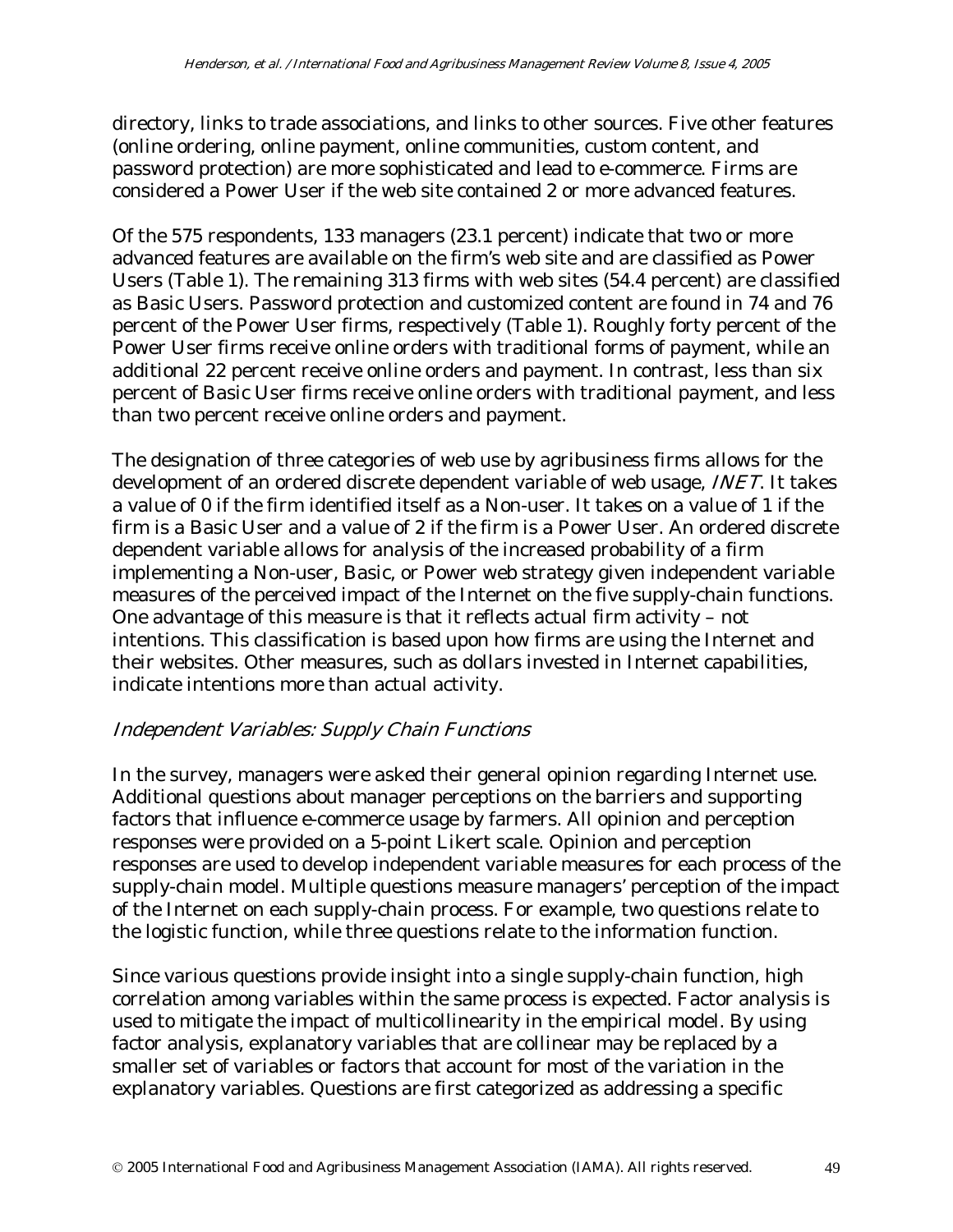process in the supply-chain. Factor analysis is then performed individually on each group of questions according to the supply-chain process. A discussion of the factor analysis and independent variable outcomes follows and is presented in Table 2. Tabular description of the grouping of the opinion, barrier, and supporting factor questions into individual supply-chain function categories is presented in Appendix A.

The number of factors for each supply-chain process is determined by the eigenvalues associated with the factor. Eight factors with eigenvalues greater than 1 are extracted and used in the ordered Probit regression analysis (Table 2). Two factors each are identified in the promotion, information, and transaction processes. A single factor is identified for each of the logistic and negotiation processes.

|                              | LOG1   |        | PROM1 PROM2 INFO1 |        | INFO <sub>2</sub> | TRAN1  | TRAN2 NEG1 |        |
|------------------------------|--------|--------|-------------------|--------|-------------------|--------|------------|--------|
| Eigenvalue<br>%. of Variance | 1.483  | 2.077  | 1.254             | 1.846  | 1.000             | 2.266  | 1.393      | 1.436  |
| Explained                    | 0.565  | 0.499  | 0.302             | 0.514  | 0.279             | 0.483  | 0.297      | 0.598  |
| <b>Factor Loadings</b>       |        |        |                   |        |                   |        |            |        |
| <b>INVENTRY</b>              | 0.384  |        |                   |        |                   |        |            |        |
| <b>DISTRIB</b>               | 0.952  |        |                   |        |                   |        |            |        |
| <b>RECOMEND</b>              |        | 0.613  | 0.778             |        |                   |        |            |        |
| <b>CHOICE</b>                |        | 0.723  | $-0.480$          |        |                   |        |            |        |
| <b>COMPARE</b>               |        | 0.782  | $-0.211$          |        |                   |        |            |        |
| <b>INFODIST</b>              |        |        |                   | 0.857  | $-0.493$          |        |            |        |
| <b>INFOFIND</b>              |        |        |                   | 0.578  | 0.709             |        |            |        |
| <b>INFOEASE</b>              |        |        |                   | 0.621  | 0.285             |        |            |        |
| <b>NETBUY</b>                |        |        |                   |        |                   | 0.369  | 0.416      |        |
| <b>SECURITY</b>              |        |        |                   |        |                   | 0.948  | $-0.198$   |        |
| <b>PRIVACY</b>               |        |        |                   |        |                   | 0.944  | $-0.212$   |        |
| <b>BUYCONV</b>               |        |        |                   |        |                   | 0.231  | 0.912      |        |
| <b>RELATONS</b>              |        |        |                   |        |                   |        |            | 0.776  |
| <b>TRUST</b>                 |        |        |                   |        |                   |        |            | 0.771  |
| <b>Expected Sign</b>         | $^{+}$ | $^{+}$ | $-/-$             | $^{+}$ | $-/+$             | $^{+}$ | $^{+}$     | $^{+}$ |
| Total number of firms = 575  |        |        |                   |        |                   |        |            |        |

Table 2: Factor Analysis for E-Commerce Variables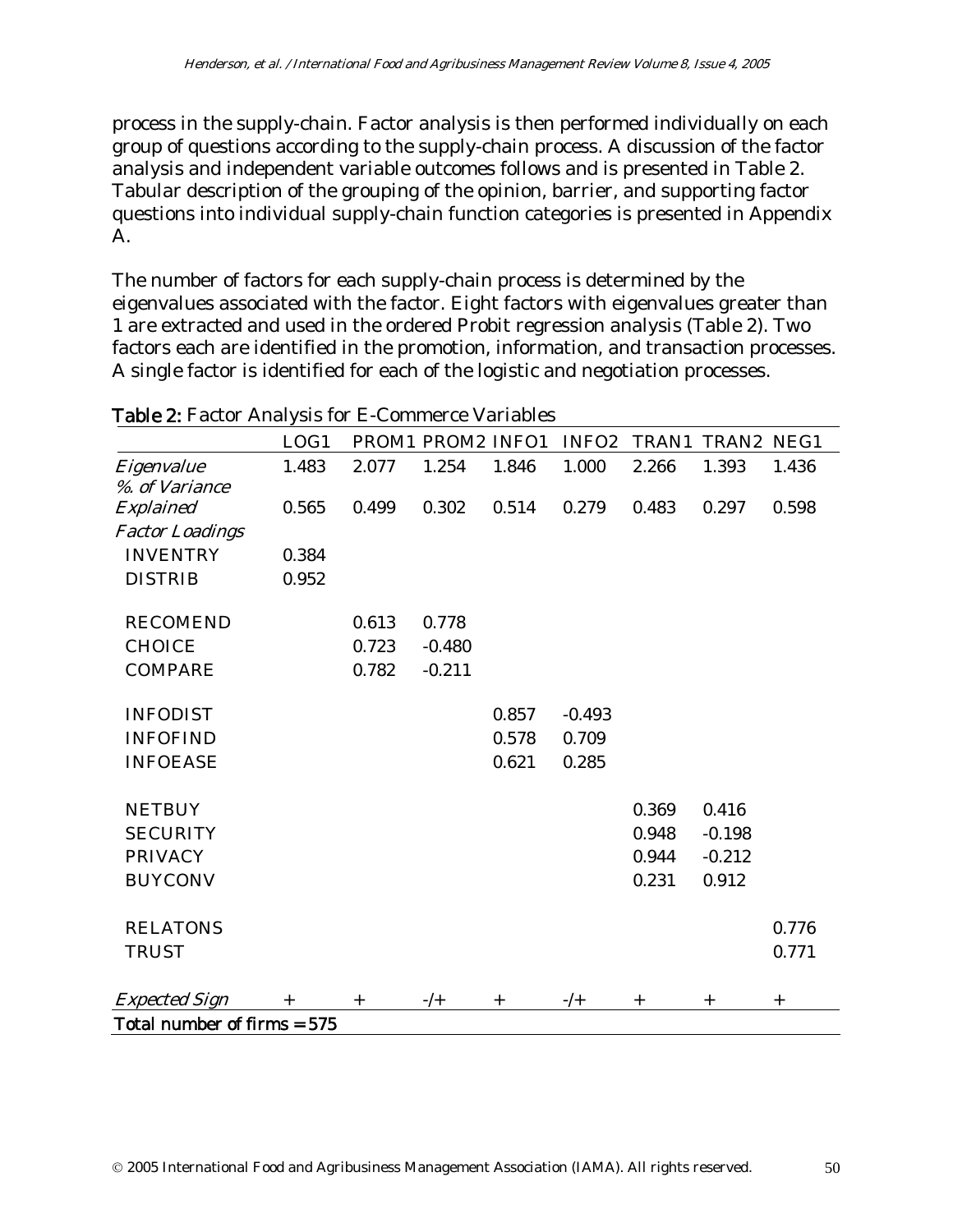# Logistics

Managers were asked to express their level of agreement with two general opinion questions related to the Internet impact on the logistic processes of the supply chain. The first asked whether e-commerce improved inventory management (INVENTRY). Strong agreement with this statement should lead to higher willingness to adopt an Internet strategy. A positive relationship is expected. Managers were also asked whether distribution issues limit sales over the Internet. Those expressing strong disagreement with this statement, DISTRIB, should have higher probabilities of Internet adoption. A positive relationship is expected as strong disagreement (higher values) that distribution issues limit sales should lead to higher adoption. The logistic factor, LOG1, is expected to be positively related to Internet adoption.

# Promotion

Three questions address the impact of the Internet on the promotion process of the supply-chain. A barrier question asks managers if they perceived the limited ability to provide product recommendations over the Internet were barriers to farmer adoption (*RECOMEND*). An indication that limited ability to make product recommendations is not a barrier to farmer adoption should lead to higher probabilities of Internet adoption by agribusiness firms; a positive relationship is expected.

Two supporting factor questions address the promotion process as a factor of ecommerce adoption by farmers. Managers were asked to indicate whether the availability of more product choices (*CHOICE*) over the Internet would be a major factor of farmer e-commerce adoption. A higher probability of Internet adoption by firms is likely if managers perceive that product choice supports farmer adoption; a positive relationship is expected.

Managers were asked if they perceived that the ease of product comparisons over the Internet would be a factor in farmer e-commerce adoption (COMPARE). If managers perceive that easier product comparisons encourage farmer adoption, agribusiness firms are more likely to adopt Internet strategies. Thus, a positive relationship between Internet use and product comparisons is expected.

Factor analysis revealed two factors for the promotion process, which may have opposite expected signs. The first factor, PROM1, is derived from CHOICE, COMPARE, and RECOMEND, leading to a positive expected relationship with Internet adoption. More product choices with improved ability for product comparison and recommendations should encourage Internet adoption. However, the second factor, PROM2, could be negatively related to Internet adoption, as a large portion of PROM2 is derived from the negative of CHOICE and COMPARE.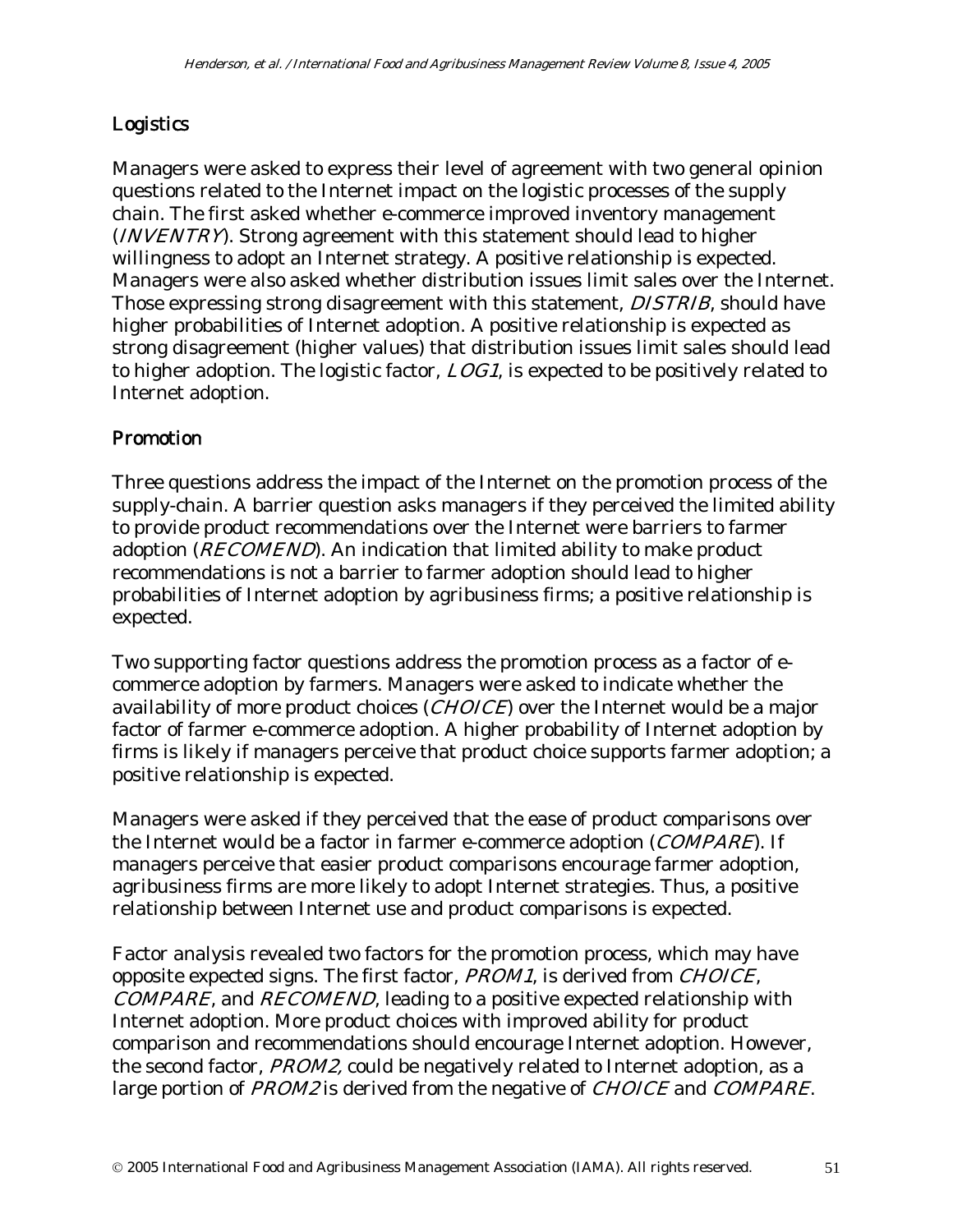### **Information**

Opinion, barrier, and support factor questions inquire about the ability of the Internet to influence the information process of the supply-chain. An opinion question states that information regarding complex products is difficult to distribute over the Internet, captured in the variable, *INFODIST*. Strong disagreement with this statement indicates a high level of perceived efficiency gains in the information process from implementing Internet strategies and is expected to lead to higher probabilities of adoption. A positive relationship is expected. A barrier question addresses manager perceptions on farmers' inability to find desired information conveniently over the Internet was a major barrier (*INFOFIND*). The perception by managers that the inability of farmers to find information is not a barrier should lead to higher probabilities of Internet adoption; a positive relationship is expected.

A supporting factor question is concerned with the information process of the supply-chain. Managers were asked if they perceived the ability of farmers to obtain information easily (INFOEASE) over the Internet favored farmer e-commerce adoption. A higher probability of firm Internet adoption is expected if managers feel that easy access to information supports farmer adoption; a positive relationship is expected.

Two factors are identified for the information process using factor analysis. INFO1 is expected to be positively related to INET. The factor loading of INFO1 is derived from *INFODIST*, *INFOEASE*, and *INFOFIND*. The expected value of *INFO2* is uncertain. While, *INFOFIND* has the largest factor loading, *INFODIST* has a large, but negative, factor loading on INFO2 suggesting a potential negative expected value.

### **Transaction**

Opinion, barrier, and support factor questions also explored the ability of the Internet to influence the information process of the supply-chain. In an opinion question, managers were asked if farmers are unwilling to buy products over the Internet (NETBUY). A positive relationship is expected. Strong disagreement with the statement should lead to higher probabilities of Internet adoption.

The managers were also asked if the perceived questions of security and privacy with e-commerce transactions are barriers to farmer e-commerce adoption. Responses regarding security and privacy issues surrounding e-commerce transactions are captured in the variables SECURITY and PRIVACY. The perception that security and privacy issues are not barriers to farmer adoption is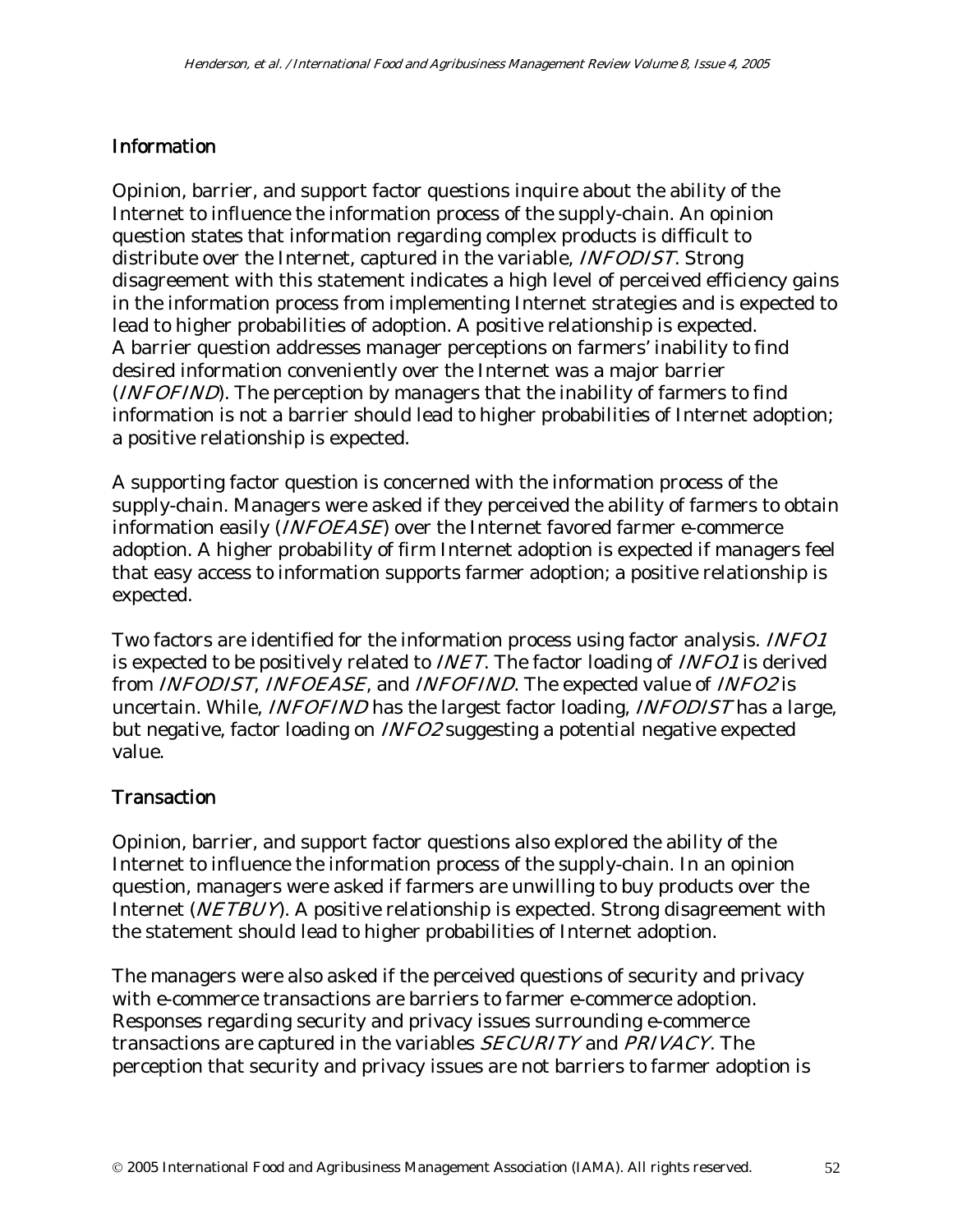expected to lead to higher probabilities of Internet adoption by agribusiness firms; positive relationships are expected.

Managers were then asked if the convenience associated with buying over the Internet is a major factor in farmer e-commerce adoptions. Buying convenience (BUYCONV) is part of the transaction process of the supply-chain. If buying convenience over the Internet is perceived to be a factor of farmer adoption, a higher probability of Internet adoption by agribusiness firms is expected. A positive relationship is expected.

The factors for the transaction process have positive expected signs. TRAN1 is expected to be positively related to INET since a large portion of the factor loading comes from SECURITY and PRIVACY. TRAN2 is expected to be positively related to INET as a larger portion of its factor loading is derived from NETBUY and BUYCONV.

# Negotiation

Managers were asked for their opinion whether personal relationships (RELATONS) are difficult to develop over the Internet. This statement addresses manager perceptions on the impact of e-commerce on relationship building in the negotiation process. Strong disagreement with this statement should lead to higher probabilities of Internet adoption and a positive relationship is expected.

Firm managers were asked if they perceive the lack of trust by farmers to make Internet purchases a barrier to farmers' e-commerce adoption. This question (TRUST) addresses the trust-building or negotiation process of the supply-chain. If managers perceive that a lack of trust is not a barrier, it is expected that companies will have a high probability of adopting Internet strategies. A positive relationship is expected.

One factor is obtained for the negotiation function from the factor analysis. The factor loading of NEG1, the negotiation factor, is derived from RELATONS and TRUST, leading to a positive expected value.

# Size and Scope

As suggested in the earlier section, firm size and global scope may influence the adoption of Internet strategies. Large firms with a large resource base, in terms of money and technical computer skills, may be more willing and able to adopt Internet strategies than small firms. Moreover, the implementation of an Internet strategy requires some technical computer skills that may not be present in small companies. Thus larger firms may have higher probabilities of Internet adoption.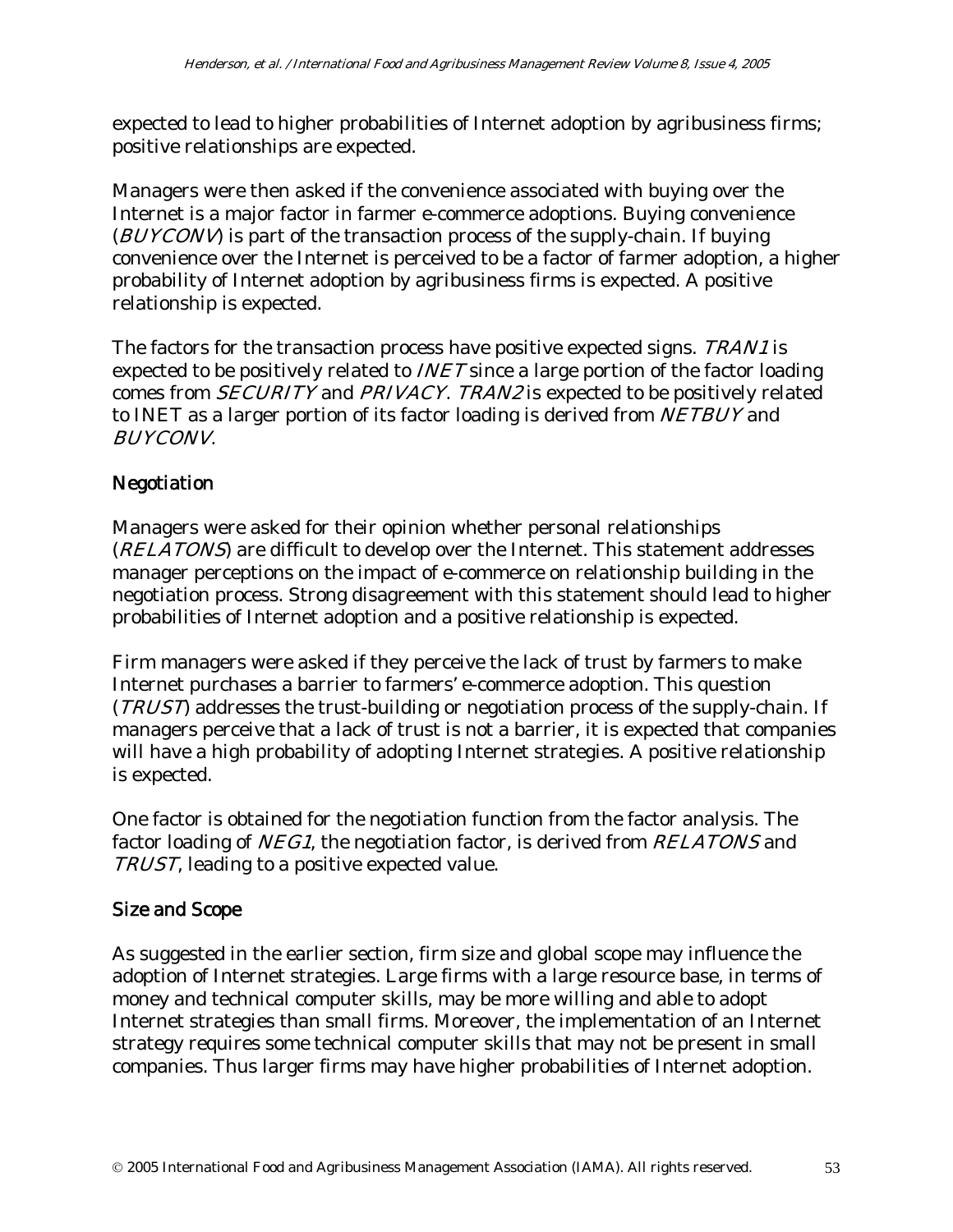However, small firms that are more flexible and innovative may be rapid adopters of Internet strategies.

Two dummy variables account for company size. Managers were asked to categorize their company based on the level of gross annual sales of the company for 1998. The variable SIZEA is given a value of 1 if the firm had gross sales from \$50 million to less than \$1 billion, and 0 otherwise. The variable SIZEB is given a value of 1 if the firm had \$1 billion dollars or more in gross sales, and 0 otherwise. The expected sign is uncertain based upon the different rationale that expects both large and small firms to be rapid adopters of Internet technologies.

Firm market scope may also influence the adoption of Internet strategies. Firms with a large geographic scope are expected to have higher adoption rates to shorten the geographic distance of communication. The global scope of the firms market is measured by *INTL*, which is given a value of 1 if managers identified the operating unit as having an international scope and 0 otherwise. A positive relationship is expected.

# **Empirical Results and Discussion**

An ordered Probit model is more appropriate than OLS estimation since the dependent variable, INET, which measures the level of Internet adoption, is an ordered categorical variable. An ordered probit model uses a maximum likelihood method to iteratively estimate the empirical model (Green, 1990). Due to the use of maximum likelihood techniques, an R-square measure does not exist for the ordered Probit model. However, a chi-square test statistic may be used to measure the significance of model fit.

(2) 
$$
INET = \alpha + \beta_1 LOG1 + \beta_2 PROM1 + \beta_3 PROM2 + \beta_4 INFO1 + \beta_5 INFO2 + \beta_6 TRAN1 + \beta_7 TRAN2 + \beta_8 NEG1 + \gamma_1 SIZEA + \gamma_2 SIZEB + \gamma_3 INTL
$$

The empirical results of this regression indicate a good statistical fit of the data. The chi-square statistic is significant at the 0.01 level. Initial analysis included dummy variables representing the firm's level in the distribution channel: manufacturer, distributor, and dealer. However, these dummy variables were not found to be significant. The model correctly predicted 59.0 percent of the observation outcomes; the accuracy level was comparable across the three classes (Table 3).

The model was able to distinguish between Power Users and Non-users. No Nonusers were predicted to be Power Users, and only 3 Power Users were predicted to be Non-users. There are fewer actual Non-users than predicted, 52 actual versus 129 predicted. One explanation is it takes relatively little to have a basic web page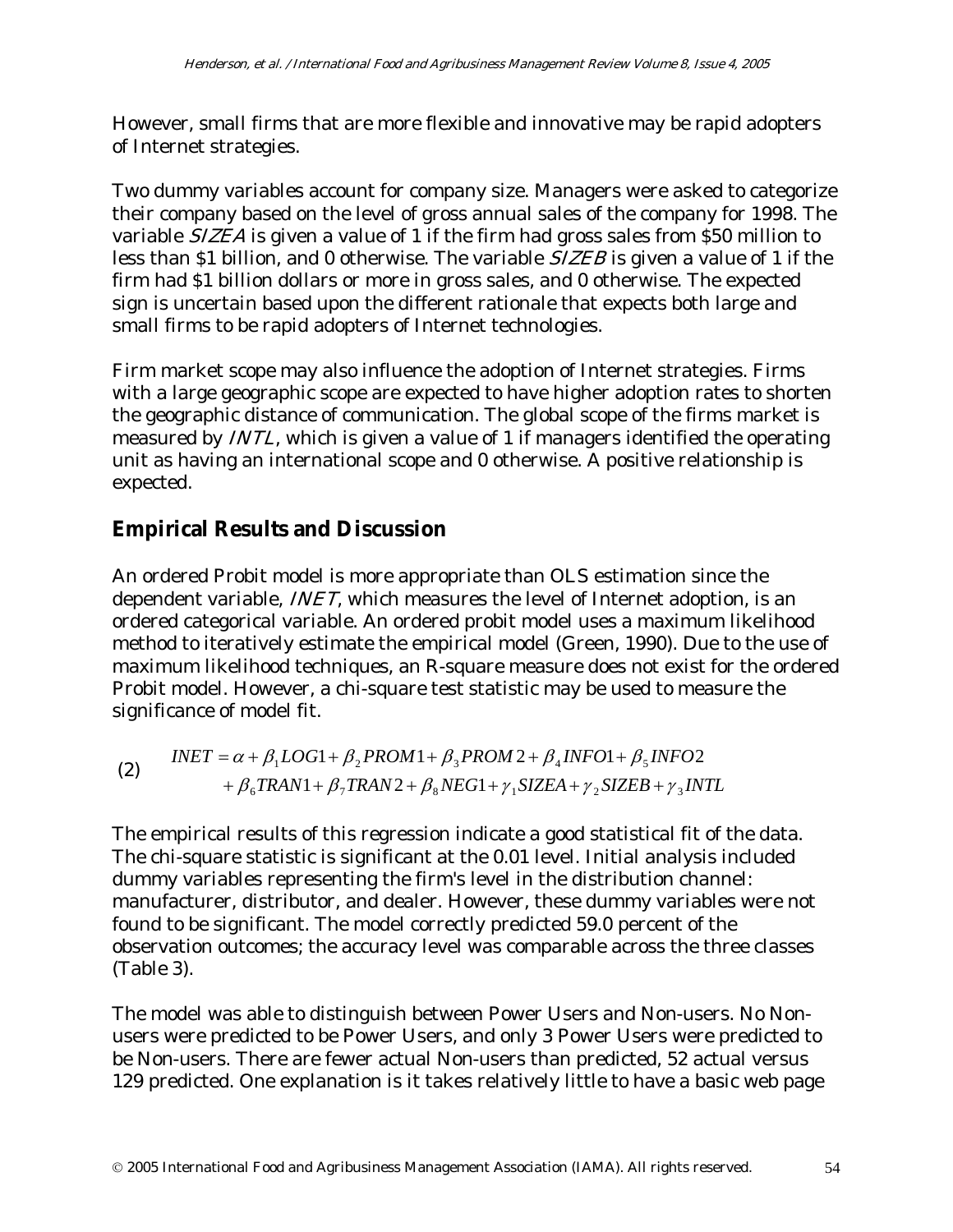| <b>Actual Outcome</b>  | <b>Predicted Outcome</b> | <b>Total Actual</b> |                   |      |
|------------------------|--------------------------|---------------------|-------------------|------|
|                        | Non-User                 | <b>Basic User</b>   | <b>Power User</b> |      |
| Non-User               | 32                       | 94                  | 3                 | 129  |
| <b>Basic User</b>      | 20                       | 264                 | 29                | 313  |
| <b>Power User</b>      | $\bf{0}$                 | 90                  | 43                | 133  |
| <b>Total Predicted</b> | 52                       | 448                 | 75                | 575  |
| Percent (Actual over   |                          |                     |                   |      |
| Predicted)             | 61.5                     | 58.9                | 57.3              | 59.0 |

#### Table 3: Frequency of Predicted Outcomes

and firms may feel pressure to have some web presence. Similarly, there are more actual Power Users than predicted, 133 actual versus 75 predicted. Firms may be developing a power page strategy in response to competitor activity or to erect entry barriers.

Nine out of the eleven explanatory variables are found to be statistically significant at the 0.10 level (Table 4). Only TRAN1 and INFO2 are insignificant. Only one factor, PROM1, has a sign inconsistent with expectations. Upon investigation, the

|                                       |             |            | <b>Marginal Effects</b> |          |          |          |
|---------------------------------------|-------------|------------|-------------------------|----------|----------|----------|
| Variable                              | Coefficient | Std. Error | T-ratio                 | Non-User | Average  | Power    |
| TRAN2                                 | 0.149       | 0.05       | $2.90*$                 | $-0.039$ | $-0.001$ | 0.040    |
| INFO1                                 | 0.149       | 0.06       | $2.55*$                 | $-0.039$ | $-0.001$ | 0.040    |
| NEG1                                  | 0.143       | 0.06       | $2.32*$                 | $-0.037$ | $-0.001$ | 0.039    |
| PROM <sub>2</sub>                     | 0.137       | 0.05       | $2.52*$                 | $-0.036$ | 0.001    | 0.037    |
| LOG1                                  | 0.103       | 0.05       | 1.99*                   | $-0.027$ | $-0.001$ | 0.028    |
| PROM1                                 | $-0.101$    | 0.06       | $-1.64*$                | 0.026    | 0.001    | $-0.027$ |
| TRAN1                                 | $-0.029$    | 0.06       | $-0.48$                 | 0.008    | 0.000    | $-0.008$ |
| INFO <sub>2</sub>                     | $-0.003$    | 0.05       | $-0.06$                 | 0.001    | 0.000    | $-0.001$ |
| <b>SIZEA</b>                          | 0.520       | 0.12       | $4.36*$                 | $-0.136$ | $-0.004$ | 0.140    |
| <b>SIZEB</b>                          | 1.148       | 0.14       | $8.38*$                 | $-0.300$ | $-0.009$ | 0.309    |
| <b>INTL</b>                           | 0.211       | 0.11       | $2.01*$                 | $-0.055$ | $-0.002$ | 0.057    |
| Constant                              | 0.323       | 0.09       | $3.66*$                 | $-0.085$ | $-0.003$ | 0.087    |
| <b>Threshold Parameters for Index</b> |             |            |                         |          |          |          |
| MU(1)                                 | 1.80        | 0.09       | $20.56*$                |          |          |          |
| Log likelihood function               |             |            | $-495.37$               |          |          |          |
| Restricted log likelihood function    |             |            | $-577.87$               |          |          |          |
| Chi-square statistic                  |             |            | 165.005                 |          |          |          |

Table 4: Ordered Probit Regression Results of the Principal Component Factor Model

\* Significant at the 0.10 level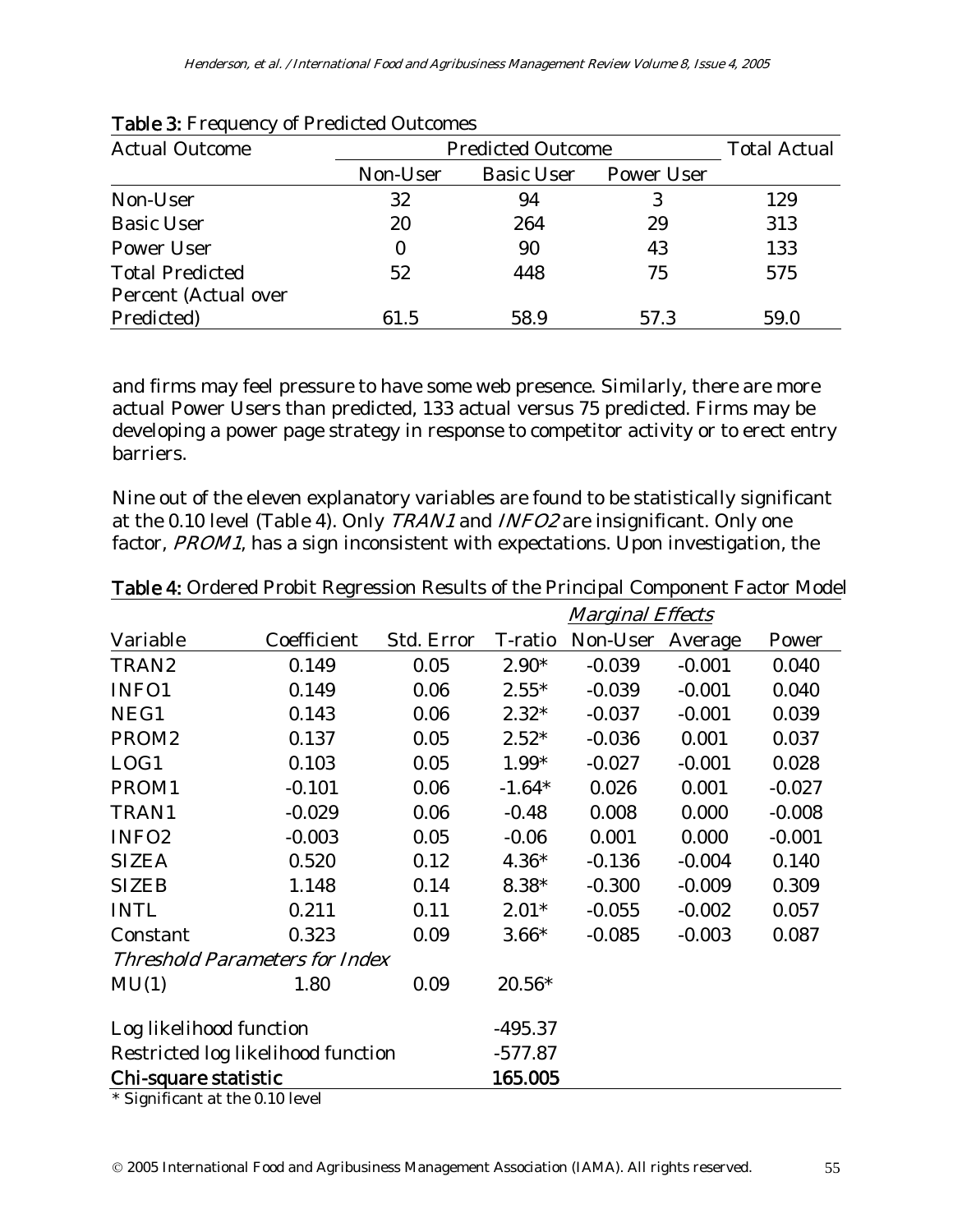factor loading of PROM1 contained the variable CHOICE. Examination of the correlation of CHOICE and INET reveals a negative correlation, indicating the unexpected negative relationship between PROM1 and INET is driven by CHOICE.

The negative relationship between *CHOICE* and *INET* suggests that more product choices available over the Internet may not lead to the implementation of an advanced Internet strategy by agribusiness firms. In fact, the negative result indicates that fewer product choices may lead to more advanced Internet strategies. A possible explanation may be that offering a wide range of products on-line may be more complex than offering a few products. Another explanation may lie in targeted offerings of specific products. Manufacturers may be using advanced Internet strategies to make a single product available directly to a targeted group of buyers, an established, loyal clientele base. Therefore, the statement that farmers engage in e-commerce activity to increase product choice is inconsistent with targeted marketing of a single product. The ability to provide choice could be viewed as a drawback to e-commerce for manufacturers motivated by targeted offerings of a single product and lead to a negative relationship.

The results of the empirical model are ranked according to the size of the marginal effects associated with each of the factor variables (Table 4). Since the factors are standardized to have a mean of zero and variance of one, the marginal effects indicate how a one unit change in the factor impacts the probability of the agribusiness firm to have implemented a Non-user, Basic User, or Power User Internet strategy. The marginal effects indicate that the transaction and information processes have the largest effect among the five supply chain processes on the type of Internet strategy implemented by agribusiness firms. The level of impact arising from the negotiation, promotion, and logistic processes is slightly less than the transaction and information processes. However, the effects associated with the size and global scope of the agribusiness firm on the type of Internet strategy implemented dominates the effects of the five supply-chain processes.

### Size and Scope

Although manager perceptions surrounding the supply-chain process influence the adoption of Internet strategies, the global scope and size of the firm provide the largest determination of who does or does not implement an Internet strategy. Larger firms with international operating units are more likely to have an advanced Internet strategy. The size of the marginal effects indicates that firm size and global scope are the largest factors driving the selection of Internet strategies. These results could be driven by the need to reach a larger, more geographically diverse customer base or these types of firms could simply have better access to the resources needed to develop an Internet strategy.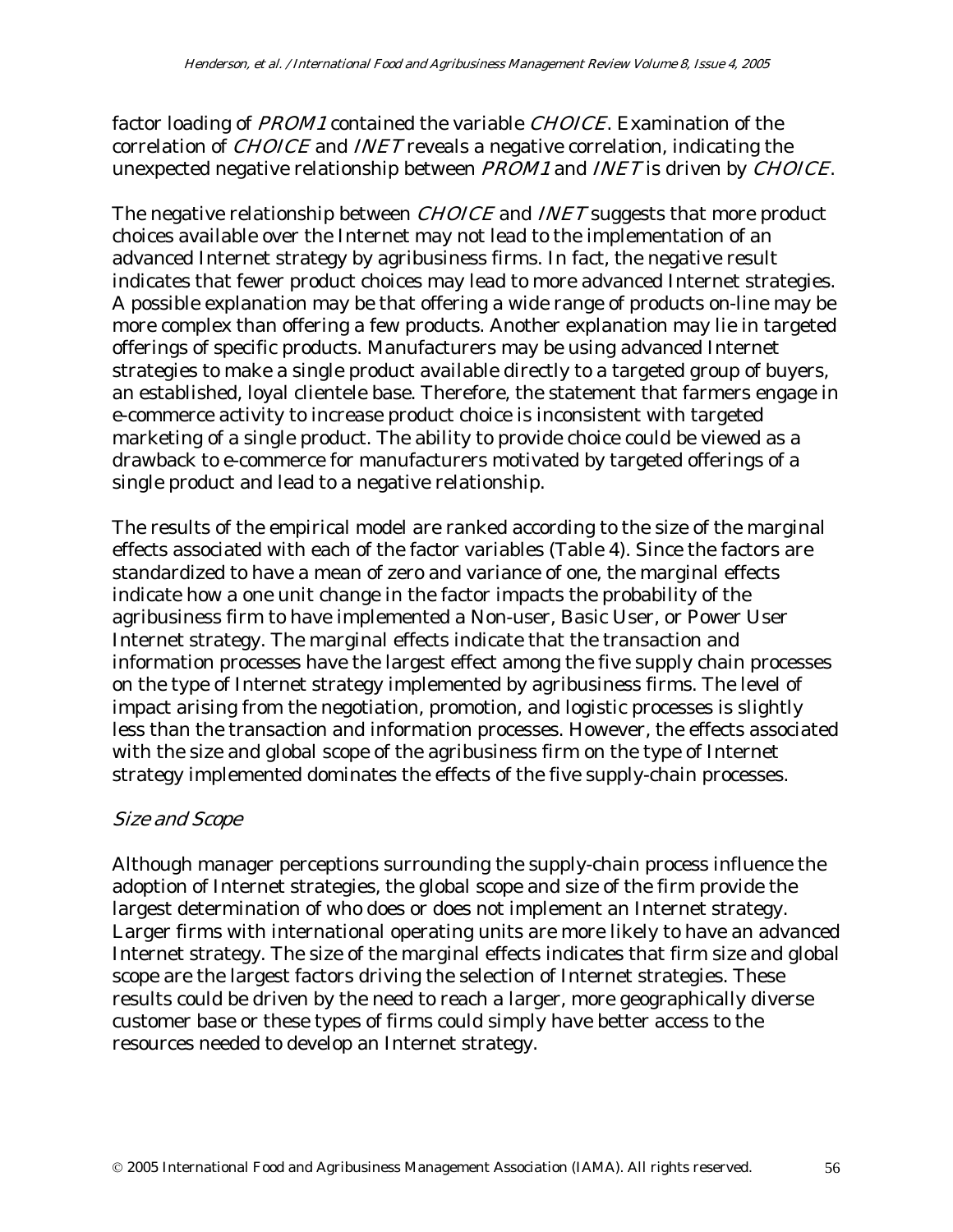### Production Costs

Results indicate that production costs, the typical focus of neoclassical analysis, influence the type of Internet strategy implemented by agribusiness firms. Manager perceptions of the impact of e-commerce on the promotion and logistic processes are related to Internet implementation. Agribusiness firms are also more likely to implement Internet strategies if managers perceive that product recommendations and comparisons can be made over the Internet. The perception that the limited ability to make product recommendations is a barrier to e-commerce adoption by farmers is associated with a lower likelihood of adopting a Power User strategy. Also, manager perceptions that additional product choices and easier product comparisons over the Internet support farmer adoption were associated with more advanced web pages.

Distribution and inventory management issues influence Internet adoption by agribusiness firms. Strong disagreement that distribution issues limit sales over the Internet leads to a higher likelihood of Internet adoption. In the same light, the perception that e-commerce will improve inventory management is associated with a higher likelihood of advanced Internet features on the company's web site. The perceived ability to improve inventory management and expand sales through advances in distribution and logistics systems should also encourage the adoption of Internet strategies by agribusiness firms.

### Transaction Costs

While the perceptions surrounding production cost processes in the distribution channel influence the adoption of Internet strategies, perceptions regarding transaction cost processes associated with the channel are just as influential in explaining the Internet adoption. Of the five supply-chain processes, perceptions surrounding transaction, information, and negotiation processes are found to have the largest influence on the implementation of Internet strategies. Perceptions that e-commerce improves the convenience of buying and that farmers are willing to buy products over the Internet are leading factors supporting adoption by agribusiness firms. Manager perceptions regarding the impact of e-commerce on the transaction process influence Internet adoption. Adoption is more likely when managers perceive that buying convenience over the Internet is a major factor of farmer ecommerce adoption. Also, strong disagreement with the opinion that farmers are unwilling to buy over the Internet is associated with the adoption of more advanced Internet features.

The ability to provide complex information over the Internet and the convenience and ease of finding information are other leading factors in the adoption of Internet strategies. Manager perceptions regarding the impact of the Internet on the information process influence its adoption. Disagreement with the opinion that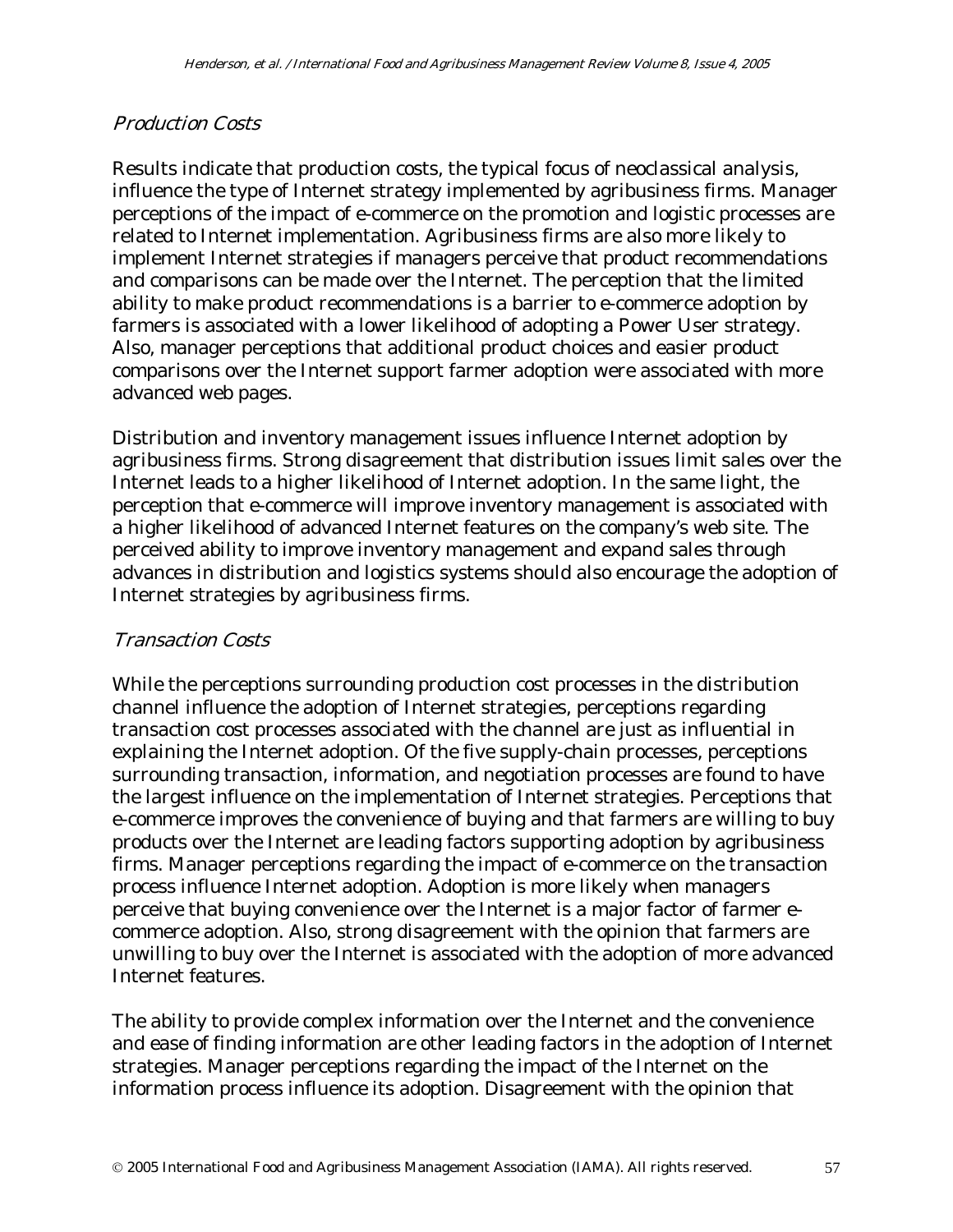complex information is difficult to distribute over the Internet is positively associated with the adoption of advanced features on the company web site. The perception that farmers can easily find information over the Internet is also positively associated with more advanced Internet strategies.

The ability to develop personal relationships and expand farmers' trust in Internet purchases also supports the adoption of e-commerce strategies. The adoption of Internet strategies is related to the perceived impacts on the negotiation process. The opinion that personal relationships can be developed over the Internet increases the likelihood of Internet strategies. Agribusiness firms where managers perceive that farmers possess the trust needed to make Internet purchases were more likely to implement Internet strategies. While security and privacy issues were not found to directly influence Internet usage, their strong correlation with trust suggests that improving security and privacy issues may build farmers' trust in Internet purchases and indirectly encourage agribusiness firms to adopt Internet strategies.

# **Conclusions**

A process and function view for five supply-chain processes – transactions, information, negotiation, logistics, and promotion – is used to guide an analysis into Internet adoption for e-commerce among agribusiness firms. The Internet has drastically shortened information flows and altered negotiations among channel members, allowing firms to reduce transactions costs. Some firms may be adopting e-commerce processes to improve efficiency in logistic or promotion functions. Combined, this has led agribusiness firms to rethink both their inbound and outbound distribution channels and processes.

The Internet provides firms with the capability to reach customers in new ways. In the same vein, it allows firms to tap new and old suppliers through new and innovative channels. These possibilities are driven by expectations of improved efficiency and substantial cost savings, especially in logistics and inventory. Yet larger firms with an international scope are most likely to implement Internet strategies, suggesting that economies of size, scope or networking, or sheer access to resources, may play a role in adoption.

Managers considering adopting advanced Internet strategies must evaluate multiple e-commerce impacts on the distribution channels rather than only considering the effect of one supply chain process. While e-commerce offers cost efficiencies through improved logistics, our results suggest larger impacts may emerge from improved transaction, information, and negotiation processes. Thus, managers need to evaluate the importance and ability of e-commerce to improve buying convenience, information distribution, product recommendations, and customer relationship development and management.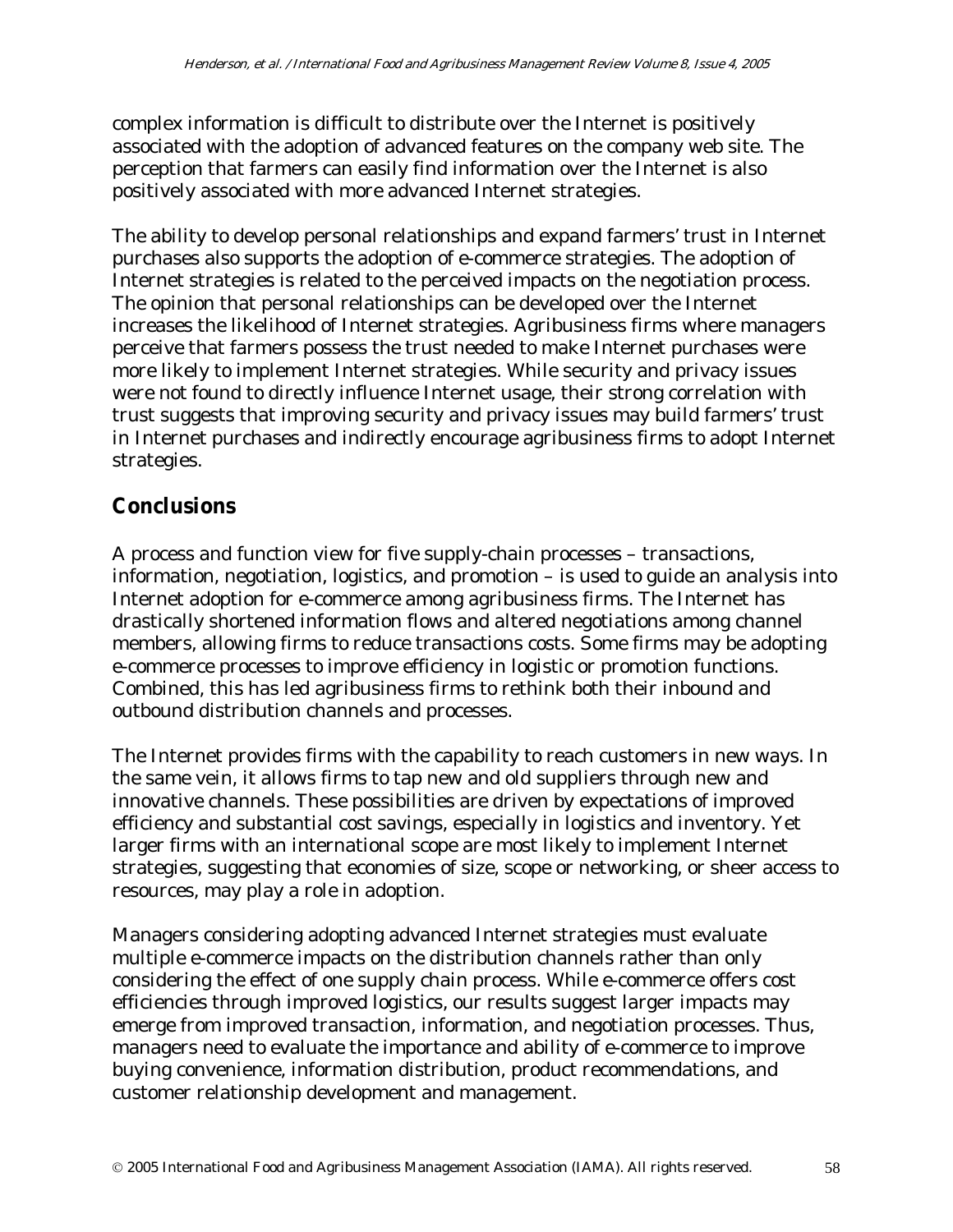Given that both production and transaction costs along with firm characteristics are highly related to Internet adoption, the role of the Internet in the business model of agribusiness firms is not yet clearly defined. Likely, a broad spectrum of ecommerce applications will emerge as firms place different importance on the diverse possibilities e-commerce offers the distribution channel. Firms are still testing the Internet waters and future study is needed to determine what clear role or roles the Internet will find in the business model of agribusiness firms.

# **References**

- Boehlje, M, J. Akridge, F. Dooley, and J. Henderson. (2000) "E-commerce and Evolving Distribution Channels in the Food and Agribusiness Industries" Paper presented at the 2000 International Agribusiness Management Association (IAMA) Confererence, Chicago, IL.
- Cross, G.J. (2000) "How e-business is transforming supply chain management." The Journal of Business Strategy. vol 21, no.2, pp.36-39.
- "Farm Computer Usage and Ownership" (2001) Washington, DC, (NASS) U.S. Dept. of Agriculture, http://usda.mannlib.cornell.edu/reports/nassr/other/computer/empc0701.pdf
- Garcia, D.L. (1995) "Networking and the rise of electronic commerce: the challenge for public policy." *Business Economics*. Vol. 30, no. 4, pp. 7-14.
- Goldman Sachs. (1999) B2B: 2B or Not 2B? http://www.gs.com/hightech/research/b2b/1.pdf.
- Greene, W. (1994) Econometric Analysis, 3rd ed. Prentice Hall: New Jersey.
- Henderson, J., F. Dooley, J. Akridge, and M. Boehlje (2001) "Distribution Channel Strategies and E-Business in Agribusiness Industries." Quarterly Journal of Electronic Commerce, Vol. 2, No. 1, pp. 47-66.
- Kambil, A. (1995) "Electronic commerce: implications of the Internet for business practice and strategy." Business Economics. Vol. 30, no. 4, pp.27-33.
- Kaplan, S. and M. Sawhney (2000). "E-hubs: the new B2B marketplaces." Harvard Business Review. Vol. 78 no. 3, pp. 97-103.
- Little, D. (2000) "Old MacDonald has a web site." *Business Week E.Biz.* May 15, EB83-EB88.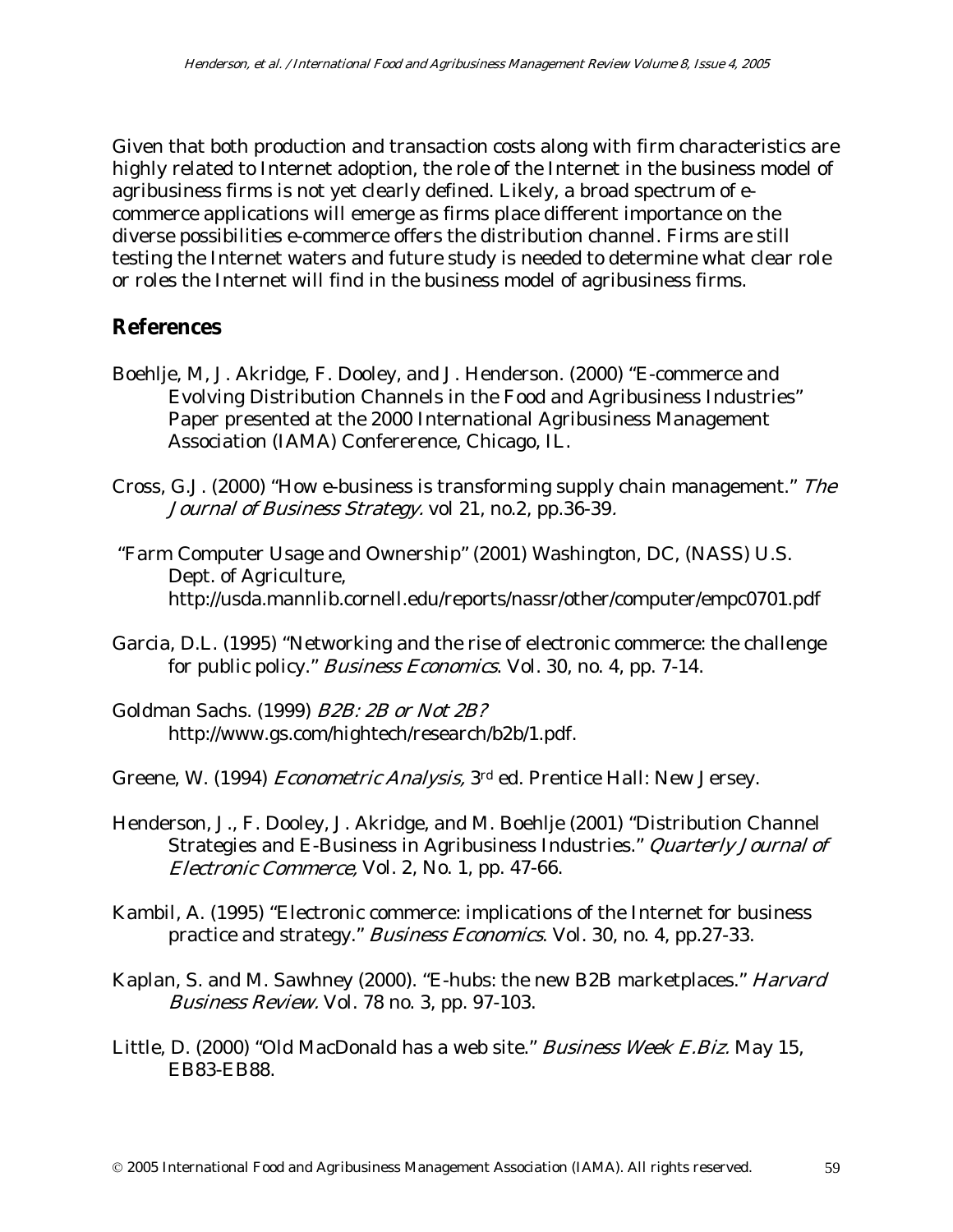- Mentzer, J., W. DeWitt, J. Keebler, S. Min, N. Nix, C. Smith, and Z. Zacharia (2001) "Defining supply chain management." Journal of Business Logistics. Vol. 22, no. 2, pp. 1-25.
- Stern, L., A. El-Ansary, and A. Coughlan (1996) Marketing Channels, 5<sup>th</sup> ed. Prentice Hall: Upper Saddle River, NJ.
- Williamson, O. (1985) The Economic Institutions of Capitalism. Free Press: New York.

# **Appendix A: Survey Questions**

# **Opinion**

Managers were asked to express their level of agreement with seven general opinion questions related to e-commerce (Table A1). Each question is categorized into one of the five supply-chain processes.

|                                                                                               |                 | Supply Chain       |  |  |
|-----------------------------------------------------------------------------------------------|-----------------|--------------------|--|--|
| <b>Question and Statement</b>                                                                 | Variable        | <b>Process</b>     |  |  |
| (O1) E-commerce will improve my company's                                                     |                 |                    |  |  |
| ability to manage inventory levels in the next                                                |                 |                    |  |  |
| three years                                                                                   | <b>INVENTRY</b> | Logistic           |  |  |
| (O2) Information about increasingly complex                                                   |                 |                    |  |  |
| products is difficult to provide over the internet.                                           | <b>INFODIST</b> | Information        |  |  |
| (O3) Farmers are unwilling to buy products on                                                 |                 |                    |  |  |
| the Internet                                                                                  | <b>NETBUY</b>   | <b>Transaction</b> |  |  |
| (O4) Personal relationships with customers are<br>difficult to develop over the Internet.     | <b>RELATONS</b> | Negotiation        |  |  |
| (O5) Distribution (logistics) issues will limit sale                                          |                 |                    |  |  |
| of my industry's products over the Internet.                                                  | <b>DISTRIB</b>  | Logistics          |  |  |
| Managers were asked to indicate their level of agreement with the previous statements on a 5- |                 |                    |  |  |

#### Table A1: General Opinions about E-commerce

point Likert scale. For (O1) responses were categorized as 5 = Strongly Agree, 4 = Somewhat Agree,  $3 = \text{Agree}, 2 = \text{Somewhat Disagree}, \text{ and } 1 = \text{Strongly Disagree}.$  For (O2) to (O5) responses were categorized as  $1 =$  Strongly Agree,  $2 =$  Somewhat Agree,  $3 =$  Agree,  $4 =$  Somewhat Disagree, and 5 = Strongly Disagree. The change in the coding system was done to provide consistent positive expected signs among the variables.

### **Barriers**

Managers were also asked on a 5-point Likert scale about their perception of potential barriers to farmer adoption of the e-commerce (Table A2). Responses of not a barrier are given a value of 5, while responses of a major barrier are given a